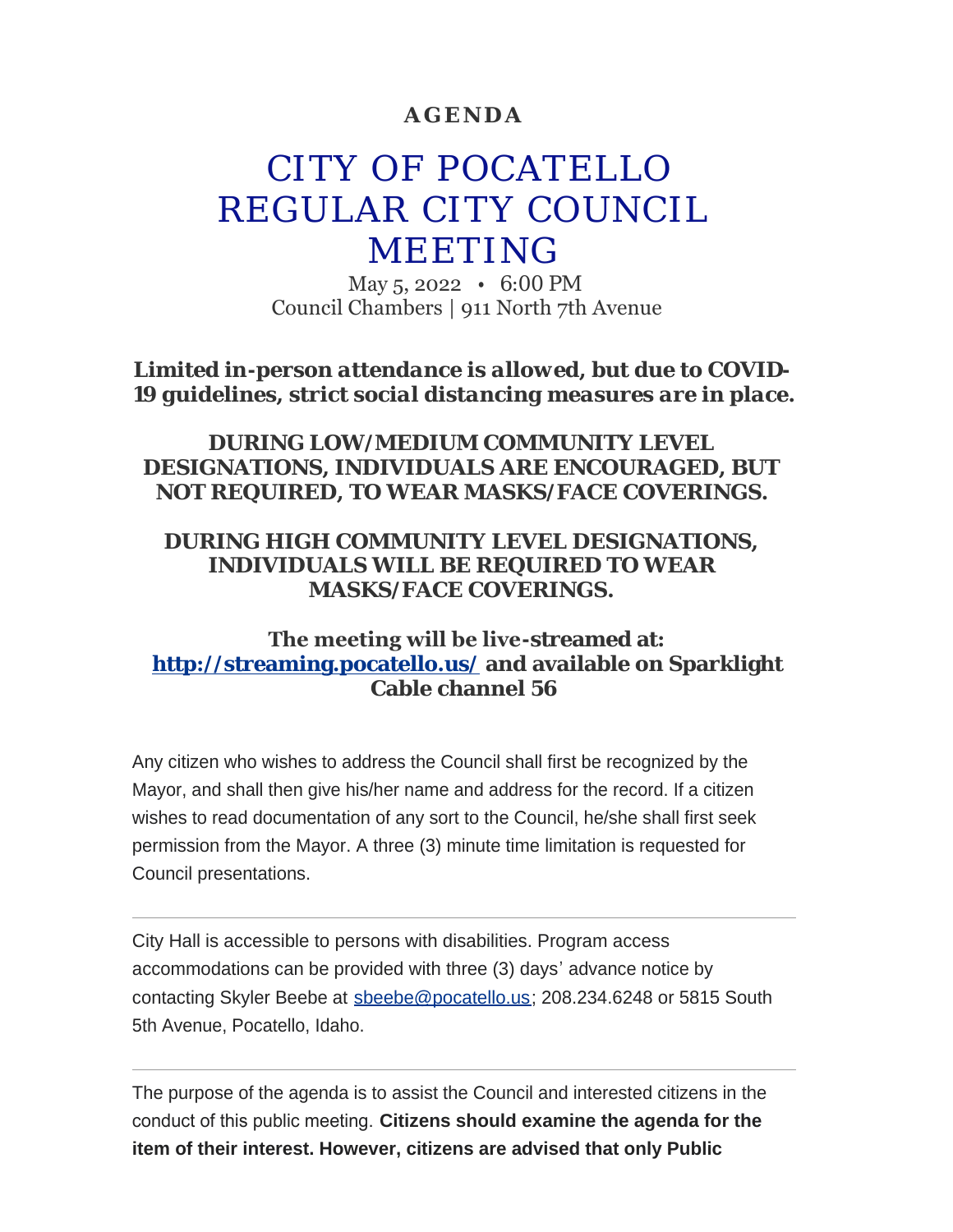**Hearings allow for public comment during the discussion/consideration process.**

*Citizens have an opportunity to be heard by the Council if the item meets the criteria as described in the agenda item called "ITEMS FROM THE AUDIENCE." You must sign in at the start of the meeting to be recognized.*

RECESS: In the event the meeting is still in progress at 7:30 p.m., the Mayor may call a ten-minute recess to allow Council members and participants a brief rest period.

# **ROLL CALL AND PLEDGE OF ALLEGIANCE 1.**

# **INVOCATION 2.**

The invocation will be offered by Reverend Jim Jones, representing Blazing Grace Church.

# **CONSENT AGENDA 3.**

The following business items may be approved by one motion and a vote. If any one member of the Council so desires, any matter listed can be moved to a separate agenda item. **(ACTION ITEM)**

(a) MINUTES: Council may wish to waive the oral reading of the minutes and approve the minutes from the following meetings: Work Session of February 10, 2022; City Council Liaison/Work Session Clarification meeting of February 17, 2022; and Clarification and Regular Council meetings of March 3, 2022 and March 17.

(b) MATERIAL CLAIMS: Council may wish to consider Material Claims for the month of April 2022.

(c) TREASURER'S REPORT: Council may wish to consider the Treasurer's Report for February 2022 showing cash and investments as of February 28, 2022.

(d) HUMAN RELATIONS ADVISORY COMMITTEE APPOINTMENT: Council may wish to confirm the Mayor's appointment of Michael Strickland to serve as a member of the Human Relations Advisory Committee, replacing Virginia Kelly who resigned. Term will begin May 6, 2022 and will expire April 20, 2024.

(e) POCATELLO DEVELOPMENT AUTHORITY APPOINTMENT: Council may wish to confirm the Mayor's appointment of Kirk Lepchenske to serve as a member of the Pocatello Development Authority, replacing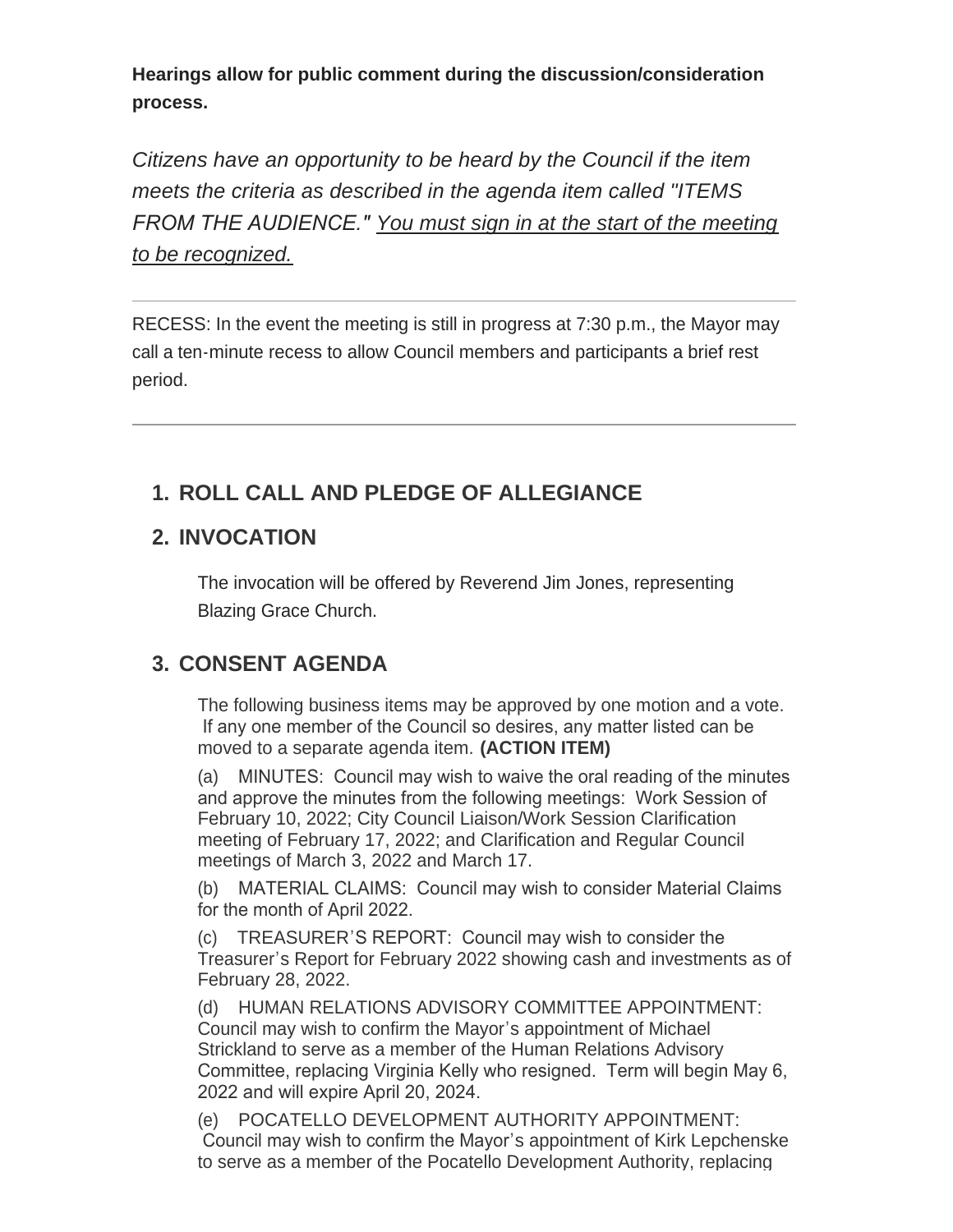to serve as a member of the Pocatello Development Authority, replacing Rob Lion whose term expired. Term will begin May 6, 2022 and will expire May 1, 2026.

(f) COUNCIL DECISION – VACATION OF RIGHT-OF-WAY ON THE NORTH SIDE OF APEX ROAD: Council may wish to adopts its decision vacating and abandoning the public's interest of approximately .323 acres of Apex Road.

(g) RESOLUTION – DESTRUCTION OF CITY RECORDS: Council may wish to adopt a Resolution providing for the destruction of temporary records pursuant to Idaho Code §50-907 and the City's Record Policy.

(h) DECLARATION OF SURPLUS PROPERTY – 2022 CITY AUCTION: Council may wish to declare items identified as surplus property to be sold at the City's Annual Auction on May 14, 2022. City departments submitted lists of items that they considered surplus and these were reviewed by other departments. The items to be considered surplus are not needed by any other departments within the City.

Documents:

#### **[AGENDA-ITEM-3.PDF](https://www.pocatello.us/AgendaCenter/ViewFile/Item/3321?fileID=10692)**

# **PROCLAMATIONS 4.**

# **CALENDAR REVIEW 5.**

Council may wish to take this opportunity to inform other Council members of upcoming meetings and events that should be called to their attention.

# **PUBLIC HEARING – ZONE MAP AND COMPREHENSIVE 6. PLAN MAP AMENDMENT**

This time has been set aside for the Council to hear comments from the public regarding a request by Pocatello Creek Center, LLC, represented by Jared Keller (mailing address: 920 Deon Drive, Pocatello, ID 83201) for a Zone Map and Comprehensive Plan Map Amendment to rezone property located at 920 Deon Drive from Residential Medium Density Single-Family (RMS) to Commercial General (CG) and to amend the Comprehensive Plan designation from Mixed Use (MU) to Commercial(C). Staff finds the proposal compliant with all applicable standards. **(ACTION ITEM)** (Quasi-judicial Public Hearing)

Documents:

### **[AGENDA-ITEM-6.PDF](https://www.pocatello.us/AgendaCenter/ViewFile/Item/3322?fileID=10691)**

# **PUBLIC HEARING – VACATION OF EASEMENT – 1470 7. CEDAR LAKE ROAD**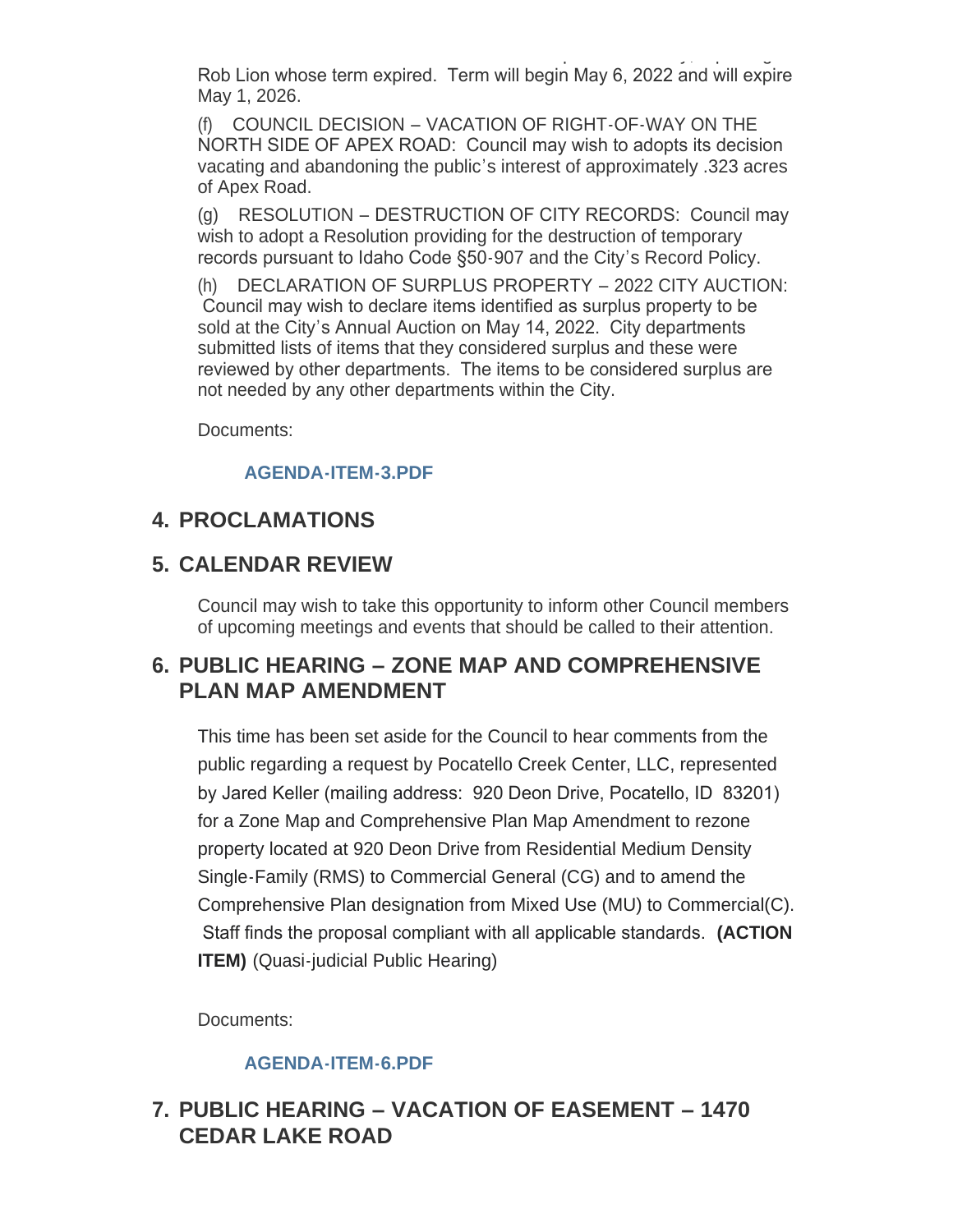This time has been set aside for the Council to hear comments from the public regarding a petition submitted by Charles and Jennifer Evans, represented by Dave R. Gallafent, Merrill & Merrill Chartered (mailing address: 109 North Arthur Avenue, Pocatello, ID 83204) to vacate a stormwater and utility easement located at 1470 Cedar Lake Drive, crossing Lots 5 and 6, Block 4 of the Cedar Lake Subdivision. **(ACTION ITEM)** (Quasi-judicial Public Hearing)

Documents:

#### **[AGENDA-ITEM-7.PDF](https://www.pocatello.us/AgendaCenter/ViewFile/Item/3323?fileID=10693)**

### **PUBLIC HEARING – VACATION OF EASEMENT 2000 8. BLOCK OF SOUTH 5TH AVENUE**

This time has been set aside for the Council to hear comments from the public regarding a request by Mark Dahlquist of Pocatello Neighborhood Housing Services, LLC (mailing address: 206 North Arthur Avenue, Pocatello, ID 83204) for a vacation of easement located in the 2000 Block of South 5th Avenue. Staff finds the proposal compliant with all applicable standards with conditions. **(ACTION ITEM)** (Quasi-judicial Public Hearing)

Documents:

#### **[AGENDA-ITEM-8.PDF](https://www.pocatello.us/AgendaCenter/ViewFile/Item/3324?fileID=10694)**

### **INTERPRETATION OF CITY CODE APPEAL – BRAD 9. BROWN**

Council may wish to consider a request by Brad Brown, representing Steward Land Company, (mailing address: 1708 East 5550 South, Suite 18, Ogden, UT 84403) to appeal the decision of the Planning and Development Services Director's interpretation of City Code 17.3.300(G) related to residential uses in the Commercial General Zone. **(ACTION ITEM)**

Documents:

#### **[AGENDA-ITEM-9.PDF](https://www.pocatello.us/AgendaCenter/ViewFile/Item/3325?fileID=10695)**

### **SHORT PLAT APPLICATION – OLYMPUS PARK 10. SUBDIVISION**

Council may wish to approve a short plat application submitted by Rick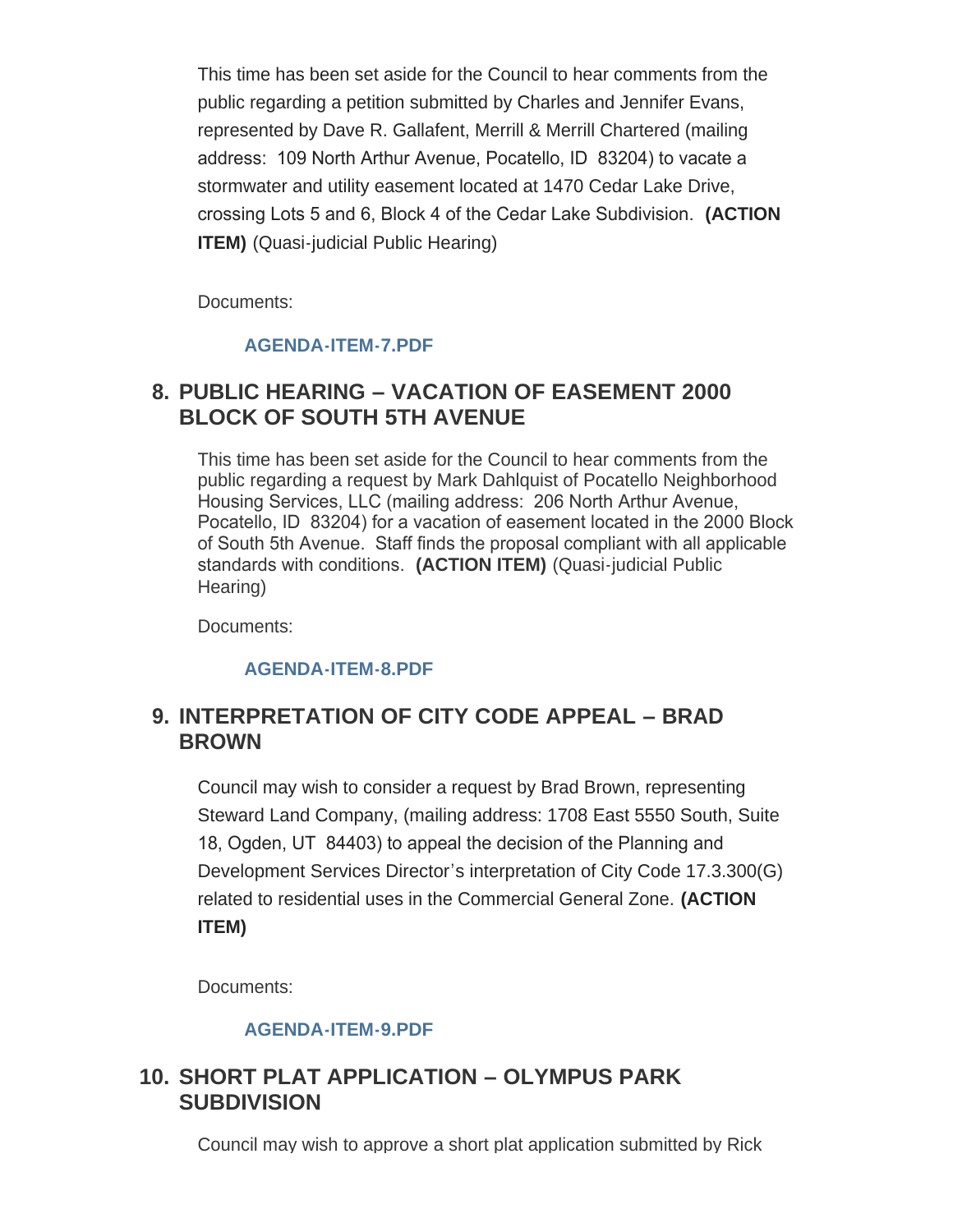Council may wish to approve a short plat application submitted by Rick Davis, represented by Cardon Payne, Global Land Works (mailing address: 1823 East Center Street, Pocatello, ID 83201) to subdivide 1.43 acres (more or less) into two (2) lots. The proposed subdivision is generally located at the northeast corner of the intersection of Olympus Drive and Pocatello Creek Road. Staff finds the proposal compliant with all applicable standards with conditions. **(ACTION ITEM)**

Documents:

#### **[AGENDA-ITEM-10.PDF](https://www.pocatello.us/AgendaCenter/ViewFile/Item/3326?fileID=10696)**

# **FINAL PLAT APPLICATION – FIELDSTONE HEIGHTS 11. DIVISION 2**

Council may wish to approve a final plat application submitted by M & S Development, LLC, represented by Rocky Mountain Engineering and Surveying (mailing address: 600 East Oak Street, Pocatello, ID 83201) to subdivide 107 acres (more or less) into thirty-four (34) lots. The proposed subdivision is generally located south of South Grant Avenue and west of Bannock Highway with access off of Shale Drive. Staff finds the proposal compliant with all applicable standards with conditions. **(ACTION ITEM)**

Documents:

#### **[AGENDA-ITEM-11.PDF](https://www.pocatello.us/AgendaCenter/ViewFile/Item/3327?fileID=10697)**

### **FINAL PLAT APPLICATION – GATEWAY NORTH 12. SUBDIVISION**

Council may wish to approve a final plat application submitted by Clayton Holbrook of Duchesne Land 2016, LLC, represented by Creek Hollow and Associates, Inc. (mailing address: 611 Wilson Avenue, Suite 1A, Pocatello, ID 83201) to subdivide 2.807 acres (more or less) into twentyseven (27) lots. The proposed subdivision is generally located west of the intersection of Nora Avenue and Stockman Road. Staff finds the proposal compliant with all applicable standards with conditions. **(ACTION ITEM)**

Documents:

#### **[AGENDA-ITEM-12.PDF](https://www.pocatello.us/AgendaCenter/ViewFile/Item/3328?fileID=10698)**

# **PROFESSIONAL SERVICES AGREEMENT FOR CARSON 13. STREET BRIDGE PROJECT**

Council may wish to approve a Local Professional Services Agreement with Keller Associates for the Carson Street Bridge Project and authorize the Mayor's signature on all applicable documents, subject to Legal Department review. Costs for the Professional Services Agreement will be paid by the Idaho Transportation Department. **(ACTION ITEM)**

Documents: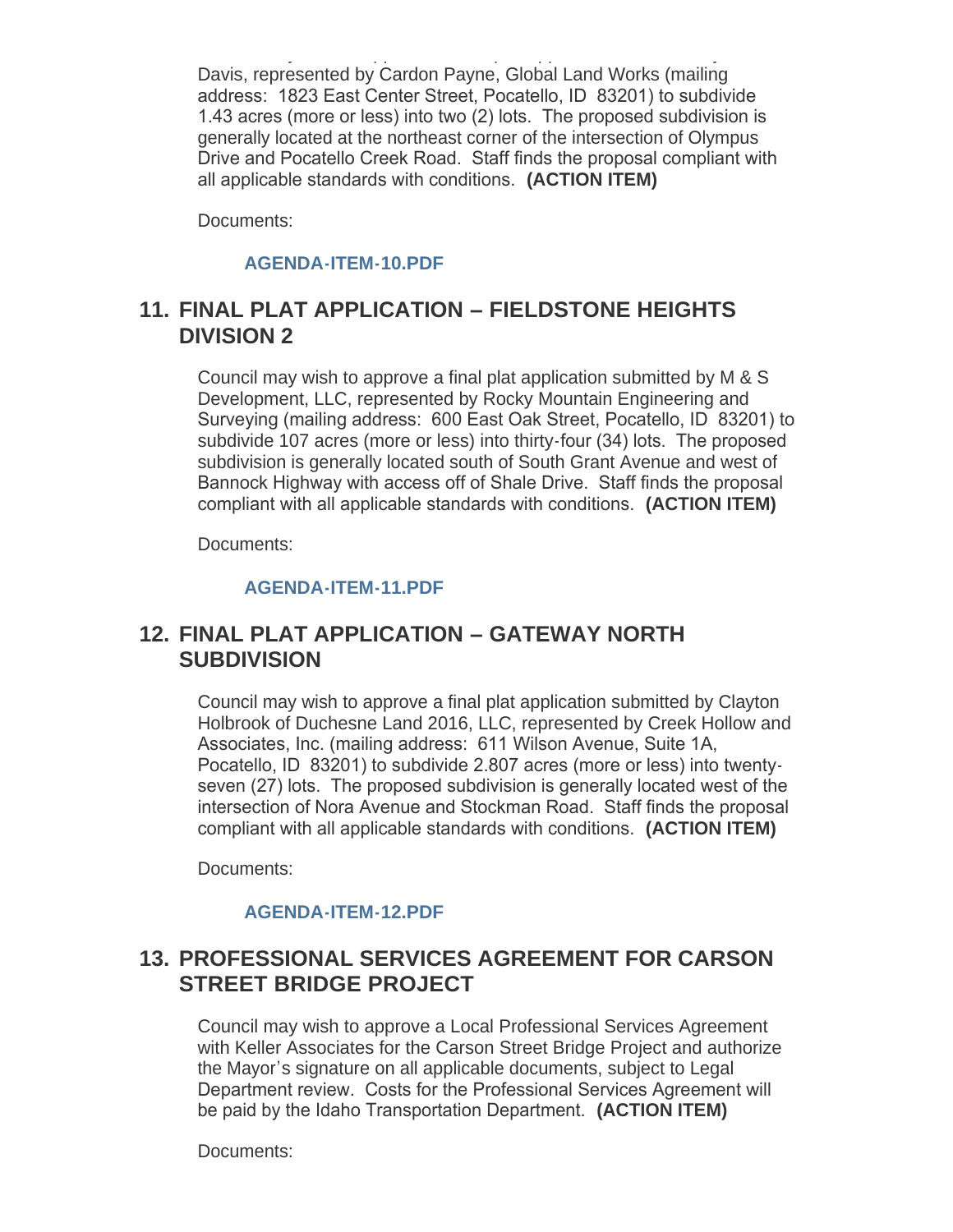# **LEASE AGREEMENT/RESOLUTION – RIVERBEND 14. COMMUNICATIONS, LLC**

Council may wish to approve by Resolution, a lease agreement between the City and Riverbend Communications, LLC, and authorize the Mayor's signature on all applicable documents, subject to Legal Department review. The lease allows a property easement for Riverbend Communications to operate and maintain a broadcasting booster antenna for a term of three (3) years at a rental rate of \$240.00 per month. **(ACTION ITEM)**

Documents:

#### **[AGENDA-ITEM-14.PDF](https://www.pocatello.us/AgendaCenter/ViewFile/Item/3330?fileID=10700)**

# **PROPERTY USE AND ACCESS AGREEMENT WITH 15. BUREAU OF LAND MANAGEMENT (BLM) AT OLD ALAMEDA LANDFILL SITE – PARKS AND RECREATION DEPARTMENT**

Council may wish to consider a request by Bureau of Land Management (BLM) for a Property Use and Access Agreement, allowing for development of a trailhead and provision of public access to landlocked BLM property within the BLM's East Bench Recreation Management Zone via City property. The property is located at and around the old Alameda Landfill site. If approved, Council may wish to authorize the Mayor's signature on all applicable documents, subject to Legal Department review. **(ACTION ITEM)**

Documents:

#### **[AGENDA-ITEM-15.PDF](https://www.pocatello.us/AgendaCenter/ViewFile/Item/3331?fileID=10705)**

# **EXCEPTION REQUEST TO ALLOW OVERNIGHT 16. CAMPING – BOY SCOUTS OF AMERICA**

Council may wish to consider approving the following requests from the Boy Scouts of America Organization (Scout Mountain District), represented by Ralph Oborn (mailing address: 2306 Pocatello Creek Road, Pocatello, ID 83201) in regards to their annual Camporee Event: **(ACTION ITEM)**

a) Allow an exception to City Code 12.36.020, Restricted Hours in Parks, to allow for overnight camping on May 13, 2022 to host their Spring 2022 Camporee Event at Lower Ross Park (west side) on the grassy area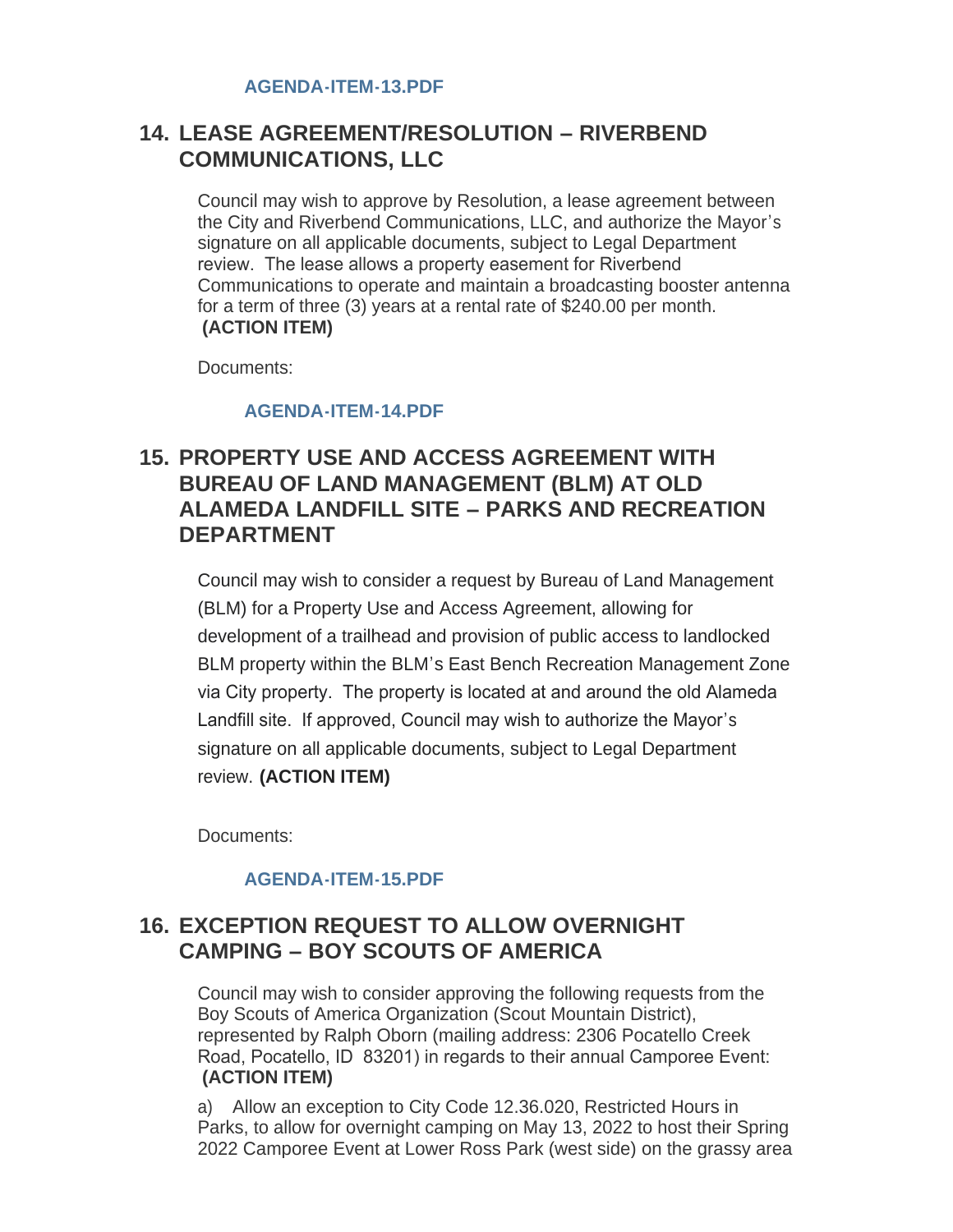2022 Camporee Event at Lower Ross Park (west side) on the grassy area between the Pavilion and the Historic Locomotives; and

b) Allow approval of associated exceptions to City Ordinance 12.36.020 for future years, subject to the Parks and Recreation Director's review and barring any significant change or changes to events.

If the exceptions are granted, the Boy Scouts of America will be required to submit the appropriate applications, provide proof of liability insurance and pay applicable permit fees. Parks and Recreation staff recommends approval of the exception requests.

Documents:

#### **[AGENDA-ITEM-16.PDF](https://www.pocatello.us/AgendaCenter/ViewFile/Item/3332?fileID=10702)**

# **PIGGYBACK BID ACCEPTANCE OF SOURCEWELL 17. CONTRACT FOR GANG MOWER – PARKS AND RECREATION DEPARTMENT**

Council may wish to consider piggybacking Toro's Sourcewell Contract #031121-TTC via Turf Equipment and Irrigation, Inc. for the procurement of one (1) new Toro Groundsmaster 5900 gang mower in the sum of \$114,200.64. The cost for the purchase has been budgeted in the Fiscal Year 2022 budget. Council may also wish to authorize the Mayor's signature on all applicable documents, subject to Legal Department review. **(ACTION ITEM)**

Documents:

#### **[AGENDA-ITEM-17.PDF](https://www.pocatello.us/AgendaCenter/ViewFile/Item/3333?fileID=10703)**

### 18. ORDINANCE

The Council has the following options for reading ordinances. If the Council makes no motion, the ordinance will be read on three (3) different days, two (2) readings of which may be by title only and one (1) reading of which shall be in full and placed on final passage for publication. **(ACTION ITEM)**

EXAMPLE MOTIONS:

**Option 1: FOR ONE READING UNDER RULES SUSPENSION:** "I move the ordinance, Agenda Item #, be read only by title and placed on final passage for publication, and that only the ordinance summary sheet be submitted for publication."

**Option 2: FOR THREE SEPARATE READINGS:** "I move the ordinance, Agenda Item # , be read on three separate days. First and second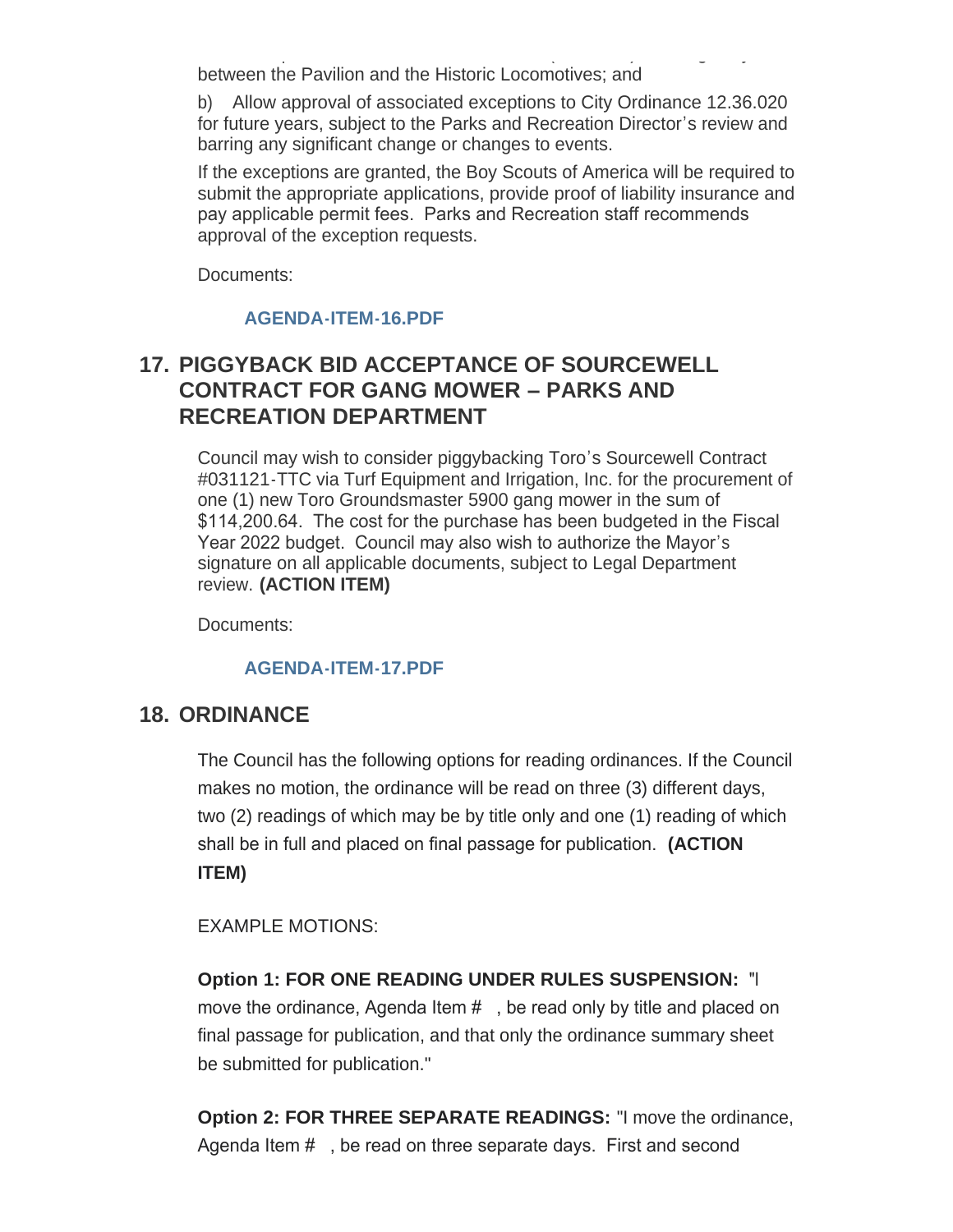readings will be by title and in full on the third reading. The ordinance shall then be placed on final passage for publication, and only the ordinance summary sheet be submitted for publication."

Before the ordinance can be read under Option 1, the Council must pass said motion by a vote of one-half plus one (4) of the full Council.

Ordinance ready for reading:

18: An ordinance amending Pocatello Municipal Code Title 5 "Business Licenses and Regulations" specifically by amending Chapters 5.04.020, Miscellaneous Licenses and Fees; 5.12.030, Licensing Period and Fees; 5.30.230, License, Fees; 5.44.020, License; Required; 5.52.070, License Fees, 5.56.020, License; Required; Application; Fee, 5.56.070, License Renewal; Fee, and 5.60.060, Fees, removing all specific licensing fees and establishing that fees be set by Resolution of the City Council. **(ACTION ITEM)**

Documents:

#### **[AGENDA-ITEM-18.PDF](https://www.pocatello.us/AgendaCenter/ViewFile/Item/3334?fileID=10704)**

# **19. ITEMS FROM THE AUDIENCE**

This time has been set aside to hear items from the audience not listed on the agenda. Items which appeared somewhere else on the agenda will not be heard at this time. The Council is not allowed to take any official action at this meeting on matters brought forward under this agenda item. Items may be referred to the appropriate staff or scheduled on a subsequent agenda. You must sign in at the start of the meeting in order to be recognized. (Note: Total time allotted for this item is fifteen (15) minutes, with a maximum of three (3) minutes per speaker.)

### **ADJOURN 20.**

#### **PUBLIC HEARING PROCEDURE**

- 1. Explanation of hearing procedures by Mayor or staff.
	- Ten (10) minute time limit on applicant presentation.
	- $\blacksquare$  Three (3) minute time limit on public testimony.